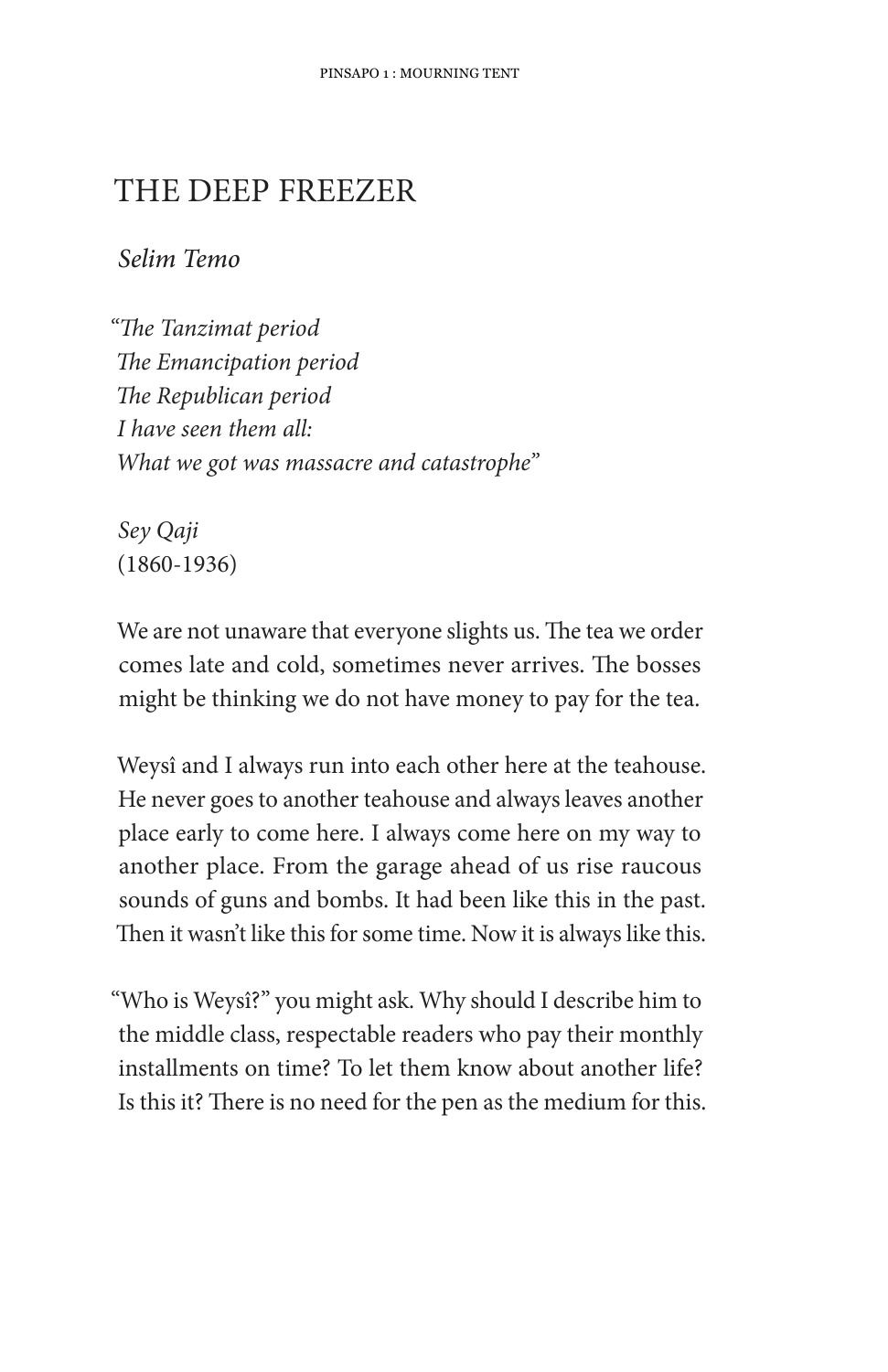As if there were any shortage of Weysîs! Stop any Weysî on the street, befriend him, have a cup of tea with him.

We are having a cup of tea. He has polished only two shoes since this morning, yet we have enough money for soup.

The minibuses come and go one after another. The usual sonorous air is replaced with the murmurs of turning pages of newspapers, merging with sounds of televisions. Each shade left by the street vendors is now crowded with other people. Weysî and I are having a cup of tea in this place where everyone is waiting for something or somebody.

Weysî has been rather preoccupied these days. Through his broken, decayed teeth, he incessantly hisses the sentence, "I feel blue." <sup>1</sup> He looks around, points to the gun barrels with his fingers beautified with dirt, and then turns around to tell me once again, "I feel blue" as if he had forgotten that I have been sitting there with him.

The village teachers appear suddenly. Those who are visiting the hospitals or coming out of the hospitals appear suddenly. Those who are going to see their beloved dead or who are running toward the survivors appear suddenly. The smell of wet soil is rising in front of the stores. The leftovers from yesterday are warming up. The enormous suitcases are being piled up.

<sup>(1)</sup> The original phrase, "eyle bi canim sikiliyi," means being up against the wall in Amed-Turkish slang.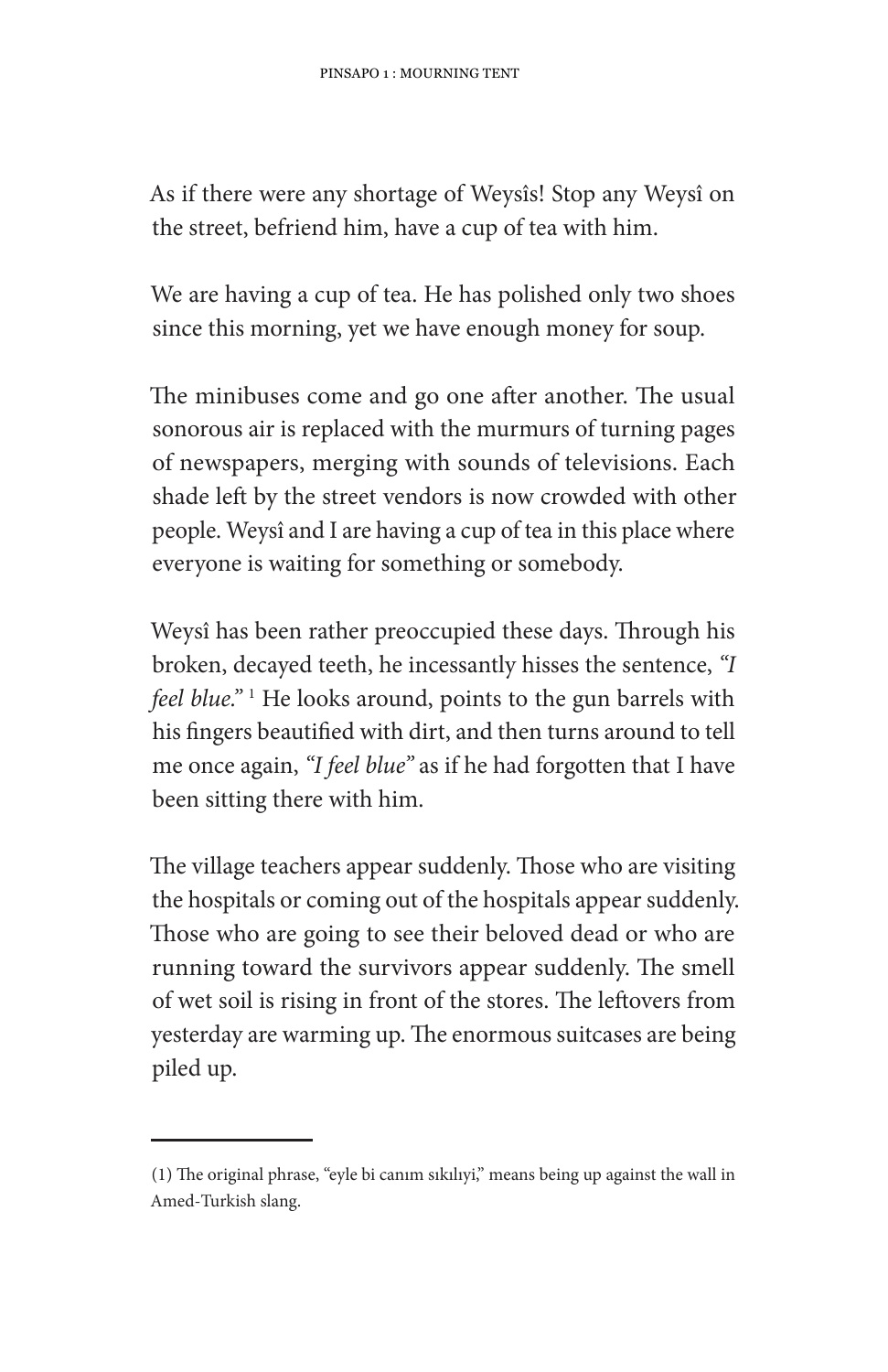In the past, it was not like this. In the past, the provincial teacher with a family to take care of used to look sheepish. Perhaps, because they now only take care of themselves, they have the apparent brazen looks that do not fit in this place. In the past, the locals and newcomers looked each other in the eye; now, they divert their eyes from one another.

In the past, the drivers wore their shirts open, revealing their chests; now, they stand with arms akimbo as if reading carefully massaged statistics. Yet the posture of waiting does not change. At least, one hand needs to be tucked into a pocket. There is perhaps a profound sorrow, isn't there? Or perhaps an absence of an answer... Or perhaps an answer that awaits its time to be answered... In the air is the fatigue left by the end of summer, a thick lethargy, a low cloud that finds itself out of place with the sky...

Weysi's occupation is apparently known. Thus, he never bends down to people's feet to ask "ez boyax kim" or "boyalayım abê." <sup>2</sup> Weysî was not used to being like this; in the past, no matter what happened, he could get his daily wages. Nowadays, he is always feeling blue.

He never went to school and, unlike me, had never learned to speak with an attitude of provincial snobbery to the sterile faces of people who attune their laughs in the world's exclusive salons. He never even passed by the house where Hugo wrote

<sup>(2) &</sup>quot;Should I shine your shoes?" in Kurdish and Turkish.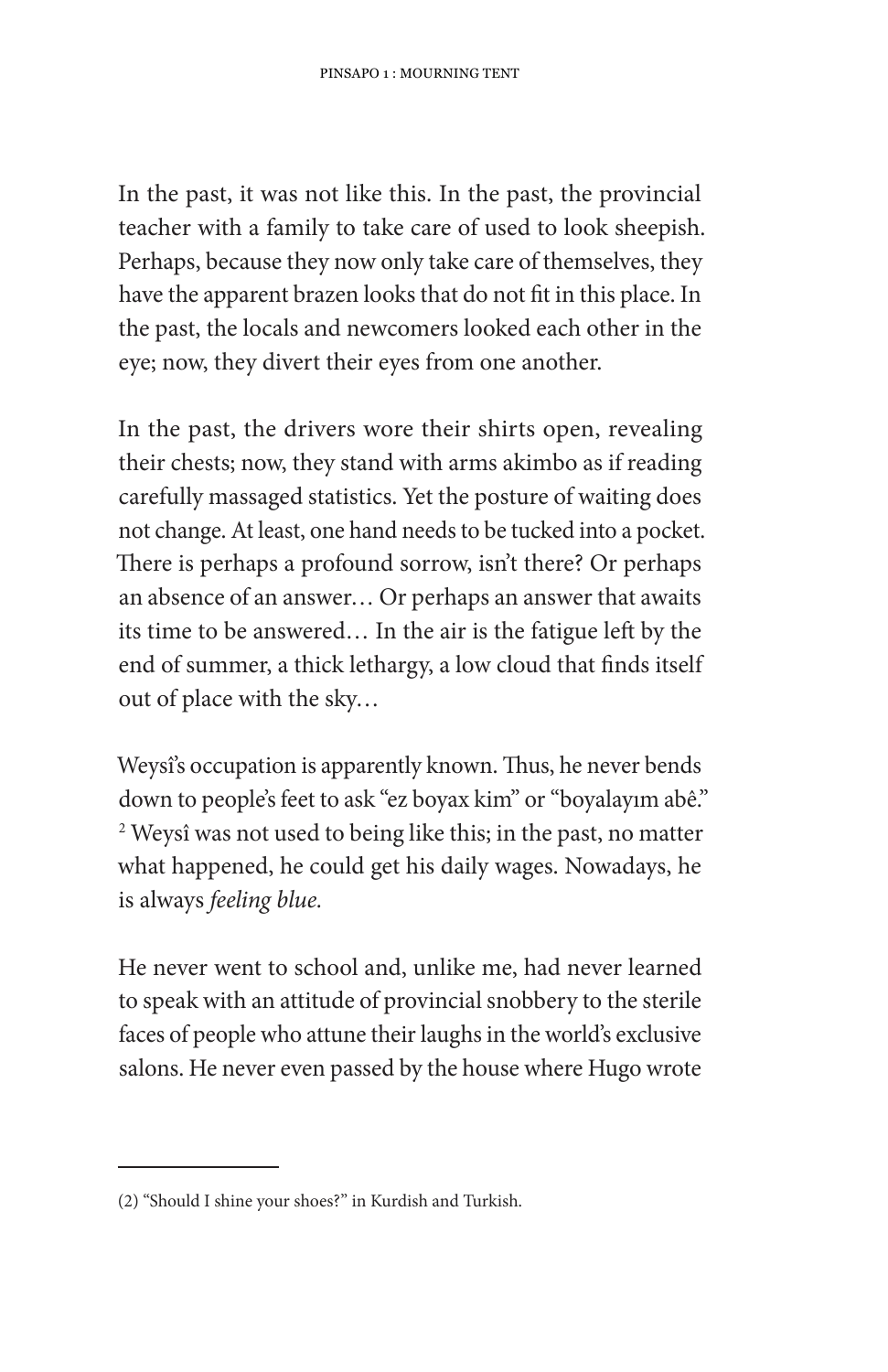the first sentences of Les Misérables. In this place where the gun barrels are pointing at us, he constantly feels blue.

Weysî and I have gotten used to the barrels and are never afraid. If fear is only the fear for your own life, it is inevitable yet hard to understand. But, at times like this, you fear for others. This is a feeling that is understandable. Weysî and I are talking about this and other strange things. We were not like this in the past, didn't speak of such strange things. He would talk about girls and I about my son, my students. When bored with each other, we would drink tea like we do now. And yet now we are constantly feeling blue. Even when things are going well, we feel blue. Even when we shine thirty pairs of shoes or when the soup is warm, we feel blue.

The air is still sweltering. What does one do? Drink cold water. I ask Weysî but he does not want cold water. He feels blue. This time he points, his fingers thickened with dirt, to a deep freezer near the entrance of a restaurant. We turn our gazes back to ourselves, feeling blue.

Whenever I hear the word "derin dondurucu" (deep freezer), the movie "Swênek bo Yarî," whose title is mistranslated both in English ("Kick off") and in Turkish ("Başlama Vuruşu"), comes to my mind. Sewket Emîn Korkî's film should be translated as "A Field to Play" and "Oyun İçin Bir Saha" respectively. In the movie, the expelled Kurds take refuge in a Kirkuk stadium. There is a wreckage of cars and bombs where some used to play football. On the player's bench sits a group of children who lost their eyes and limbs in the minefields.